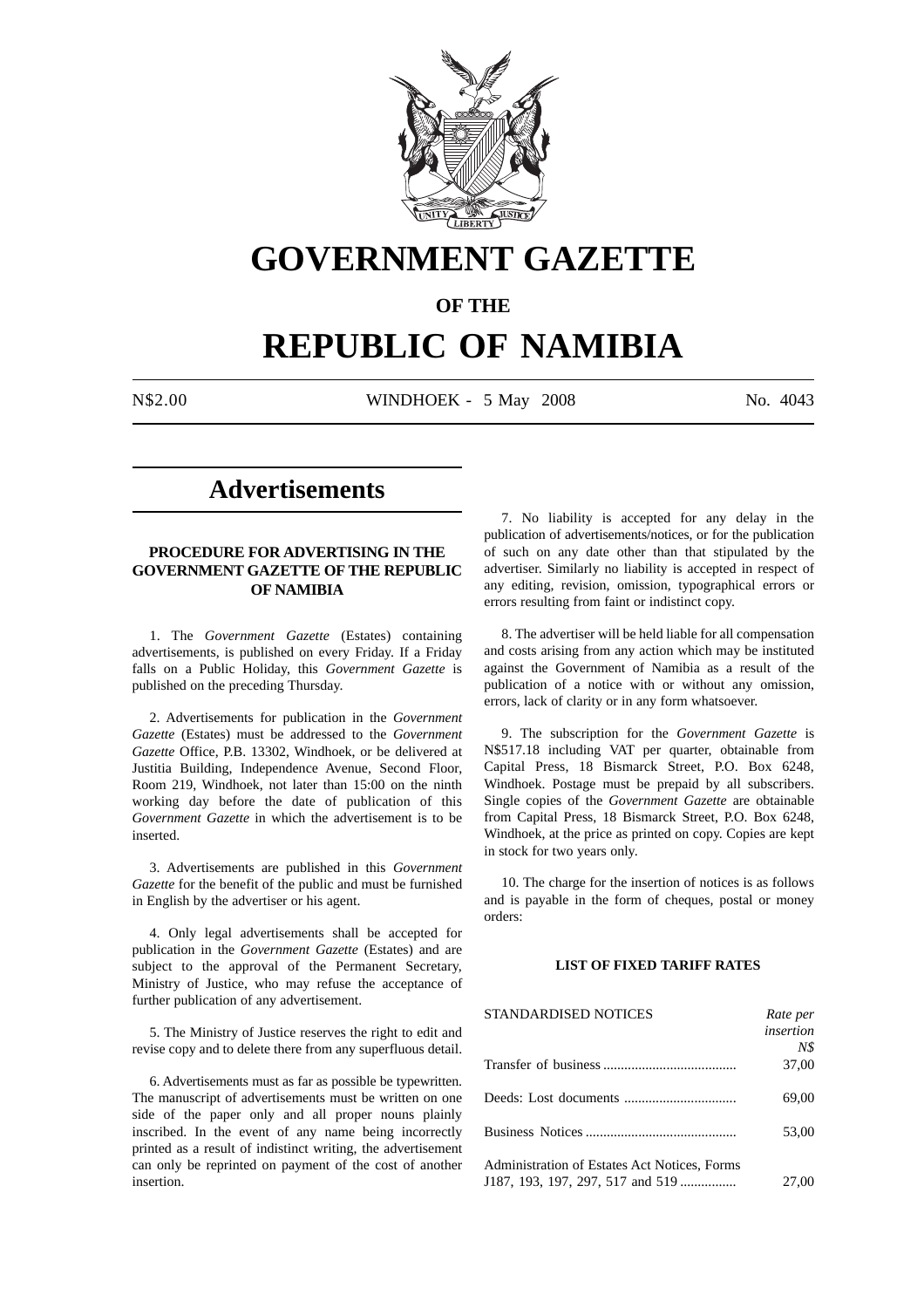|                                                                                                                                                                                                          | 48,00  |
|----------------------------------------------------------------------------------------------------------------------------------------------------------------------------------------------------------|--------|
| N.B. - Forms 2 and 6 - additional statements according<br>to word count table, added to the basic tariff.                                                                                                |        |
|                                                                                                                                                                                                          | 333,00 |
| Naturalisation notices (including a reprint for                                                                                                                                                          | 27,00  |
| Unclaimed moneys - only in the Government<br>Gazette, closing date 15 January (per entry of                                                                                                              | 13,00  |
|                                                                                                                                                                                                          | 53,00  |
|                                                                                                                                                                                                          | 27,00  |
| NON-STANDARDISED NOTICES                                                                                                                                                                                 |        |
| Company notices:                                                                                                                                                                                         |        |
| Short notices: Meetings, resolutions, offers of<br>compromise, conversions of companies, voluntary<br>windings-up, etc.: closing of members' registers<br>for transfer and/or declarations of dividends. | 120,00 |
| Declaration of dividends with profit statements,                                                                                                                                                         | 267,00 |
| Long notices: Transfers, changes in respect of<br>shares or capital redemptions, resolutions,                                                                                                            | 373,00 |

Insolvency Act and Company Act Notices:

| Liquidators' and other appointees' notices | 120,50<br>80,00 |
|--------------------------------------------|-----------------|
|                                            | 120,00          |
| SALES IN EXECUTION AND OTHER PUBLIC SALES: |                 |
|                                            | 207,00          |

| Public auctions, sales and tenders: |        |
|-------------------------------------|--------|
|                                     | 69.00  |
|                                     | 171.00 |
|                                     | 253.00 |

#### ORDERS OF THE COURT

| Provisional and final liquidations or                  |        |
|--------------------------------------------------------|--------|
|                                                        |        |
| Reduction of change in capital mergers, offers         |        |
|                                                        | 157.00 |
| Judicial managements, <i>curator bonis</i> and similar |        |
|                                                        | 373.00 |
|                                                        | 48.00  |
| Supersession and discharge of petitions (J.158)        | 40,00  |
|                                                        |        |

11. The charge for the insertion of advertisements other than the notices mentioned in paragraph 10 is at the rate of N\$13,00 per cm double column. (Fractions of a cm must be calculated as a cm).

12. No advertisements shall be inserted unless the charge is prepaid. Cheques, drafts, postal or money orders must be made payable to the Ministry of Justice, Private Bag 13302, Windhoek.

#### **FORM J 187**

#### **LIQUIDATION AND DISTRIBUTION ACCOUNTS IN DECEASED ESTATES LYING FOR INSPECTION**

In terms of section 35(5) of Act 66 of 1965, notice is hereby given that copies of the liquidation and distJbution accounts (first and final, unless otherwise stated) in the estates specified below will be open for the inspection of all persons interested therein for a period of 21 days (or shorter or longer if specially stated) from the date specified or from the date of publication hereof, whichever may be the later, and at the offices of the Master and Magistrate as stated.

Should no objection thereto be lodged with the Master concerned during the specified period, the executor will proceed to make payments in accordance with the accounts.

680/2007 HARRISON Edgar Ferdinand Donley, No. 3 Wincape Court,Nelson Mandela Avenue,Ursula Gunda Harrison, Windhoek, 38021200596. Diekmann Associates, P.O. Box 24217, Windhoek.

1000/2007 LAUENSTEIN Hedwig Dorothea, 22070- 40100041, Susanne Grau Heim, Bismarck Street, Windhoek, Windhoek. A Vaatz, P.O. Box 23019, Windhoek.

1054/2007 KOTZE Jacobus Cornelius, 540615501- 5088, Windhoek, Windhoek, Cornelia Maria Kotze, 59100300- 11089. First National Trust, P.O. Box 448, Windhoek.

993/2007 STORM Johanna Elisabeth Auguste, 171- 1280100021, Windhoek, Windhoek. Standard Executors & Trustees, P.O.Box 2164, Windhoek.

136/2008 LOUW Corneluis Ferreira, 36061800- 177, Henties Bay, Swakopmund Windhoek. Bank Windhoek Limited (Trust Department), P.O. Box 15, Windhoek.

871/2007 LABUSCHAGNE Jan Christiaan Albertus Christoffel, 60021410011, Woermann Street, Klein Windhoek, Windhoek. Bank Windhoek Limited, P.O. Box 15, Windhoek.

184/2007 PRITZLAFF Klaus Karl Erich, 6303090- 101080, Erf 465, 6th Street, Tsumeb, Tsumeb, Windhoek. Bank Windhoek Limited, P.O. Box 15, Windhoek.

553/2006 BEUKES Sophy Johanna, 3410040800- 093, Keetmanshoop, Keetmanshoop, Windhoek. F.M. Oehl Trust cc, P.O.Box 90290, Klein Windhoek.

46/2008 MUTH Heinz Otto August Wilhelm, 2611020100050, Windhoek, Windhoek.F.M. Oehl Trust cc, P.O.Box 90290, Klein Windhoek.

803/2007 MARITZ Gesina Maeia, 3905150-20034, Farm Middelplaas, Mariental District, Mariental Windhoek. F.M. Oehl Trust cc, P.O.Box 90290, Klein Windhoek.

116/2008 WEIA Gersa Lotte, 290719010039, Widhoek, Windhoek. F.M. Oehl Trust cc, P.O.Box 90290, Klein Windhoek.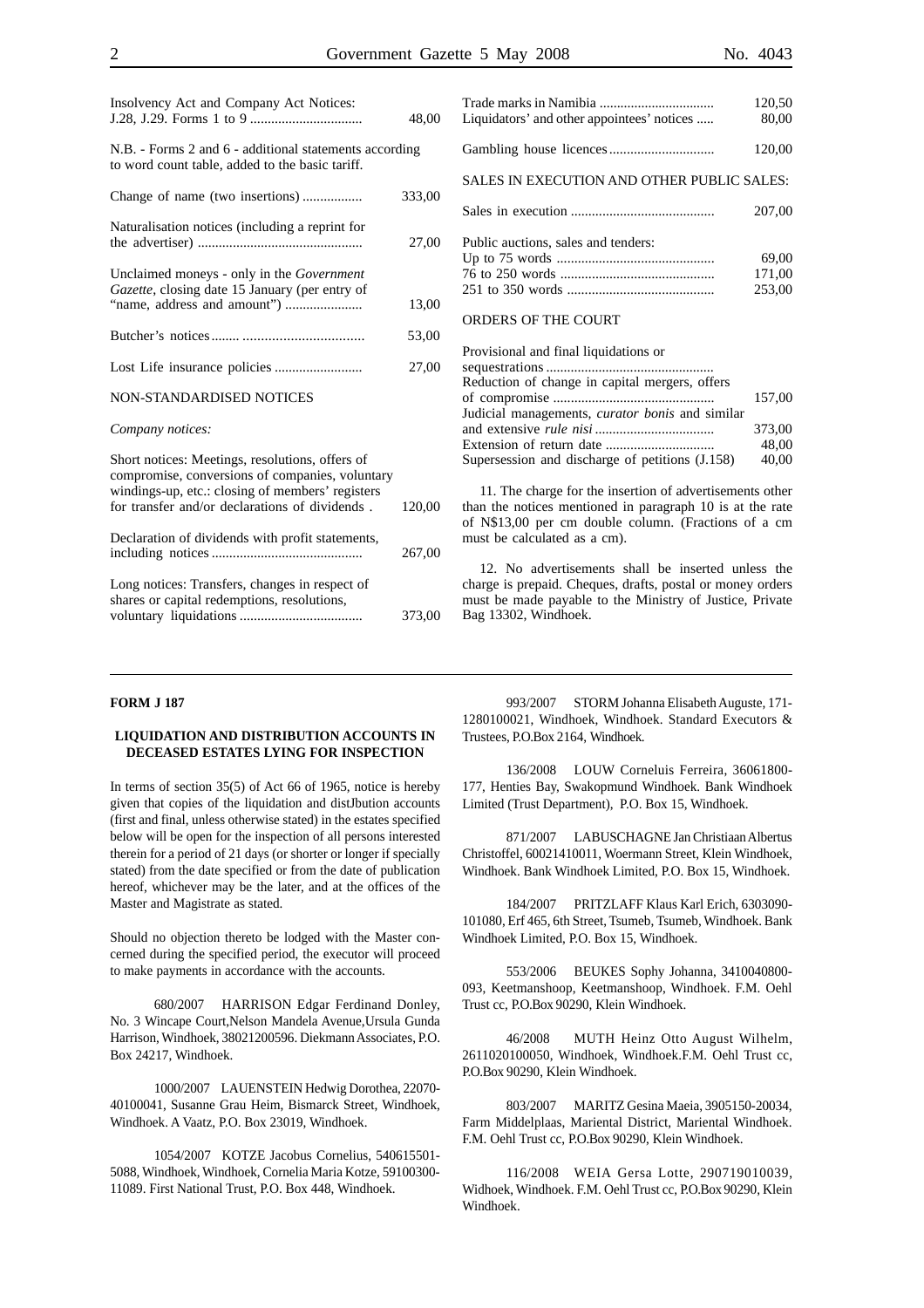706/2007 DECOT Jurgen Walter, 47031200148, Windhoek, Windhoek. F.M. Oehl Trust cc, P.O.Box 90290, Klein Windhoek.

744/2007 SHIKONGO Ireneus, 61070100315, Windhoek, Windhoek. F.M. Oehl Trust cc, P.O.Box 90290, Klein Windhoek.

720/2007 TJIPUEJA Ellis Mesututjike, 660504- 00547, Windhoek, Windhoek. F.M. Oehl Trust cc, P.O.Box 90290, Klein Windhoek.

 $\overline{\phantom{a}}$  . The state of the state of the state of the state of the state of the state of the state of the state of the state of the state of the state of the state of the state of the state of the state of the state of

#### **FORM J 193**

# **NOTICE TO CREDITORS IN DECEASED ESTATES**

All persons having claims against the estates mentioned below are hereby called upon to lodge their claims with the executors concerned, within 30 days (or otherwise as indicated) calculated from the date of publication hereof. The information is given in the following order. Estate number, surname and Christian names, date of birth, identity number, last address, date of death; surviving spouse's names, surname, date of birth and identity number, name and address of executor or authorised agent, period allowed for lodgement of claims if other than 30 days.

299/2008 TRAUPE Otto Wilhelm Erich Heinz, Windhoek, 21 September 1930, Omaruru, 29 February 2008. Van Der Westhuizen & Greeff, Hage Geingob Street, Otjiwarongo.

869/2007 SKRYPZECK Anna Maria Johanna, Windhoek, 31 August 1931, 31083100084, Number 14, Nonidas Street, Swakopmund, 21 February 2007. C.L. De Jager & Van Rooyen Legal Practitioners, P.O. Box 224, Walvis Bay.

287/2008 LINDSAY-PAYNE Vivian, Windhoek, 27 December 1917, 12122700046, Windhoek, Namibia, 27 March 2008. I.R. Mclaren, Investment Trust co, P.O. Box 11267, Klein Windhoek.

337/2008 STRERPHANUS Johannes Hendrik, Windhoek, 14 November 1964, 64111400299, Windhoek, Windhoek, Windhoek, 26 March 2008, Naomi Veronoca Stephanus, 20 August 1970, 70082000492. First National Trust, P.O. Box 448, Windhoek.

292/2008 NASHIKAKU Immanuel,Windhoek, 320- 92800086, 28 September 1932, 32092800086, Ond-angwa, Ondangwa, Ondangwa, 2 March 2008.First National Trust, P.O. Box 448, Windhoek.

132/2008 VAN ZYL Abraham Stephanus, Windhoek, 8 June 1933, 3306080100152, Farm Lantana, Mariental District, 31 December 2007. Advance Estate & Financial Services, P.O. Box 86568, Eros , Windhoek.

250/2008 KÖLLING Wilhelm Hermann Friedrich, Windhoek, 28 March 1926, 2603280100031, Omaruru, 19 February 2008. F.M. Oehl Trust cc, P.O. Box 90290, Windhoek.

329/2008 DE SOUSA Domingos, Windhoek, 24 December 1960, 60122401433, Luanda Angola, Angola, 16 March 2008, Maria Dulce De Sousa, 1 January 1963, 63010100760. First National Trust, P.O. Box 448 Windhoek.

612/2007 JAAR Kaomos Domianus, Windhoek, 11 November 1940, 40111100941, Keetmanshoop, 22 June 2007, Sara Maria Magdalena Jaar, 28 December 1948, 48122800173. F.M. Oehl Trust cc, P.O. Box 90290, Windhoek.

331/2008 GERTZE Reinhard, Windhoek, 5 May 1960, 60050503146, Windhoek, 12 March 2008, Maria Magdalena Gertze, 12 March 1953, 5303120187011. F.M. Oehl Trust cc, P.O. Box 90290, Klein Windhoek.

290/2008 MOSTERT Johanna Petrus, Wind-hoek, 16 October 1935, 35101600164, Aranos, 4 February 2008, Huibert Johanna Elizabeth Mostert, 24 February 1940, 40022400141. F.M. Oehl Trust cc, P.O. Box 90290, Klein Windhoek.

197/2008 HÖRITZHAUER Eike, Windhoek, 1 August 1936, 36080100207, 8 January 2008. F.M. Oehl Trust cc, P.O. Box 90290, Klein Windhoek.

 $\overline{\phantom{a}}$ 

# **FORM 2**

# **MEETING OF CREDITORS IN SEQUESTRATED ESTATES OR COMPANIES BEING WOUND UP Section 339 & 366 of the Companies Act 1973**

Pursuant to sections *forty-one* and *forty-two* of the Insolvency Act, 1936, notice is hereby given that a meeting of creditors will be held in the sequestrated estates or companies being wound up mentioned below, on the dates, at the times and places and for the purpose thereof.

Meetings in a town in which there is a Magistrate's office, will be held before the Master, elsewhere they will be held before the Magistrate. The particulars given in the following order: The number of estate/ company; the name and description of the estate/company; the date, hour and place of meeting and the purpose of the meeting.

W29/2006 **Swartfontein Eco Investment cc- (In Liquidation)**. 14 May 2008, at 10h00 at the Office of the Master of the High Court, Windhoek. Special Meeting proof of further claims. Investment Trust Company (Pty) Ltd, P.O. Box 11267, Klein Windhoek.

\_\_\_\_\_\_\_\_\_\_\_\_\_\_\_\_

#### **FORM 4**

#### **LIQUIDATION ACCOUNTS AND PLANS OF DISTRIBUTION OR CONTRIBUTION IN SEQUESTRATED ESTATES OR COMPANIES BEING WOUND UP**

Pursuant to section 77 of the Co-operatives Act 1996 (as amended) notice is hereby given that the liquidation accounts and plans of distribution or contribution in the estates or companies/cooperatives mentioned below, will lie for inspection of creditors at the offices of the Registrar of Co-operatives, Luther Street, Windhoek and Investment Trust Company (Pty) Ltd .The particulars given are the following order: Name and description of estate/cooperative, description of account, place of account lying for inspection.

W16/2006 **Insolvent Estate: Linus Leopnald t/a Business from People to People.** First Liquidation and Distribution Account. Office of the Master of the High Court, Windhoek and Magistrate of Khorixas at period of 14 days as from the **9 May 2008**. I.R. McLaren Trustee Investment Trust Company (Pty) Ltd, P.O. Box 11267, Klein Windhoek.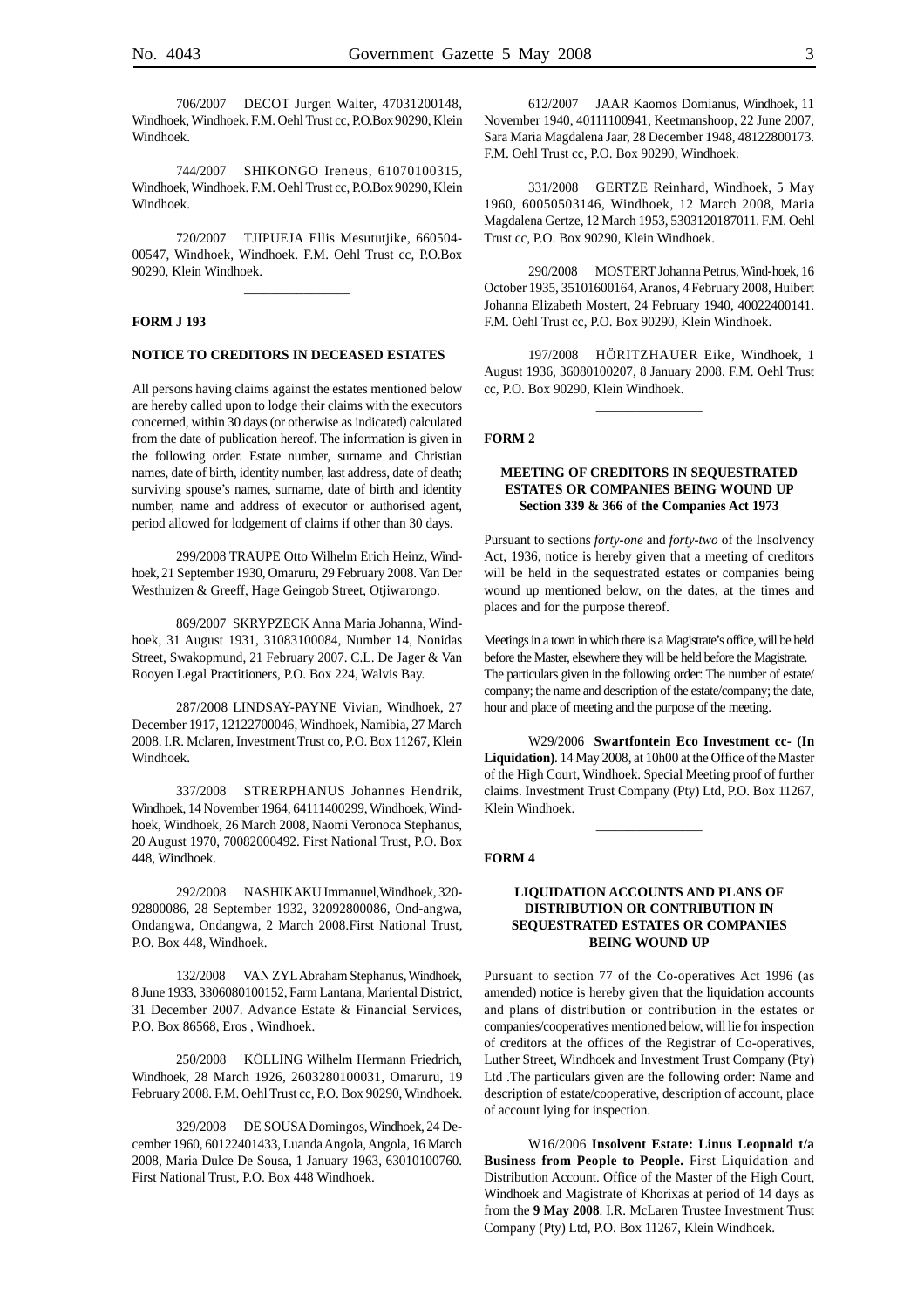W38/99 **Insolvent Estate: Stephanus Tobias Kühn**. Supplementary Second and Final Liquidation and Distribution Account. Office of the Master of the High Court, Windhoek and Magistrate of Gobabis at period of 14 days as from the **9 May 2008**. D.J. Bruni Trustee Investment Trust Company (Pty) Ltd, P.O. Box 11267, Klein Windhoek.

W07/2004 **Insolvent Estate: Christa and Jacoba Awenal Beyleveldt t/a Kloppies Motors and Indraf Restaurant**. Third Supplementary First and Final Liquidation and Distribution Account. Office of the Master of the High Court, Windhoek and Magistrate of Keetmanshoop at period of 14 days as from the **9 May 2008**. D.J. Bruni Trustee Investment Trust Company (Pty) Ltd, P.O. Box 11267, Klein Windhoek.

\_\_\_\_\_\_\_\_\_\_\_\_\_\_\_\_

# **FORM 5**

#### **PAYMENT OF DIVIDENDS AND COLLECTION OF CONTRIBUTIONS IN SEQUESTRATED ESTATES OR COMPANIES BEING WOUND UP**

The liquidation accounts and plans of distribution or contribution in the sequestrated estates or companies being wound up mentioned below having been confirmed on dates mentioned therein, notice is hereby given, pursuant to sub-section (1) of section one hundred and thirteen of the Insolvency Act, 1936, and section 409(2) of the Companies Act, 1973, that dividends are in the course of payment or contributions are in the course of collection in the said estates or companies as set forth below, and that every creditor liable to contribution is required to pay the trustee the amount for which he/ she is liable at the address mentioned below.

The particulars are given in the following order: Number of estate or company; name and description of estate or company; date when account confirmed; whether a dividend is being paid or contribution collected or both; name and address of Trustee or Liquidator.

W7/2006 **Insolvent Estate Andries Michiel Gert**. 8 April 2008. Dividends paid to Concurrent Creditors. First Liquidation & Distribution Account. D.J. Bruni, Trustee Investment Trust Company (Pty.) Ltd., P.O. Box 11267, Klein Windhoek.

W7/2006 **Insolvent Estate Andries Michiel Gert**. 8 April 2008. Dividends paid to Concurrent Creditors. Second and Final Liquidation and Distribution Account. D.J. Bruni, Trustee Investment Trust Company (Pty.) Ltd., P.O. Box 11267, Klein Windhoek.

W7/2007 **Aquatic Fishing (Pty) Ltd (In Liquidation)**. 8 April 2008. Dividends paid to Concurrent Creditors. First Liquidation and Distribution Account. D.J. Bruni, & I. R. McLaren Joint Liquidators Investment Trust Co. (Pty) Ltd., P.O. Box 11267, Klein Windhoek.

\_\_\_\_\_\_\_\_\_\_\_\_\_\_\_\_

# **IN THE HIGH COURT OF NAMIBIA**

**CASE NO.11531/07**

In the matter between:

**FIRST NATIONAL BANK OF NAMIBIA LIMITED** Plaintiff **ANDREAS FILIPPUS** Defendant

#### **NOTICE OF SALE IN EXECUTION OF IMMOVABLE PROPERTY**

In execution of a Judgment of the above Honorable Court in the abovementioned suit, a sale will be held on **30 May 2008** at **10h00** at Erf 1786, (a portion of Erf 136), Mondesa, **Swakopmund**, Republic of Namibia:

| <b>CERTAIN:</b> | Erf $1786$ (A Portion of Erf $136$ )<br>Mondesa                                                                            |
|-----------------|----------------------------------------------------------------------------------------------------------------------------|
| SITUATED:       | In the Municipality of Swakopmund<br>Registrasion Division "G"                                                             |
| BONDS"          | Municipality Swakopmund<br>N\$37 124.40 plus interest at 14% per<br>annum from the 11 April 2008 until<br>date of payment. |

One dwelling house with 3 Bedrooms, 1 Bathroom, Lounge, Kitchen and Garage

- 1. The sale is subject to the provision of the High Court Act No. 16 of 1990, as amended and the property will be sold "voetstoots" according to the existing title deed.
- 2. Ten percent (10%) of the purchase price is to be paid in cash on the date of the sale, the balance together with interest at a rate of 20% per annum as from the date of the Sale in Execution to the date of registration, both dates inclusive, is to be paid against transfer, to be secured by a Bank or Building Society or other acceptable Guarantee to be furnished to the Deputy Sheriff within fourteen (14) days after the date of Sale in Execution.
- 3. The complete Conditions of Sale will be read out at the time of the sale, but may be inspected beforehand at the offices of the Deputy Sheriff, SWAKOPMUND.

\_\_\_\_\_\_\_\_\_\_\_\_\_\_\_\_

DATED at WINDHOEK this 12th day of APRIL 2008.

SUZANNE P PRINS ATTORNEY FOR THE PLAINTIFF

#### **IN THE HIGH COURT OF NAMIBIA**

**CASE NO. 13727/2006**

In the matter between:

**AGRICULTURAL BANK OF NAMIBIA** Plaintiff

and

**REGINA KAANDONDUE** Third Defendant

# **NOTICE OF SALE IN EXECUTION OF IMMOVABLE PROPERTY**

Pursuant to a Judgment of the above Honourable Court granted on **25 JANUARY 2007**, the following immovable property will be sold with a reserve price of N\$ 8198.90 and voetstoots by the Deputy Sheriff of the District of **WINDHOEK** on **29 May 2008** at **11h00** at Erf 451, Wanaheda (Extenstion No. 2), Windhoek.

and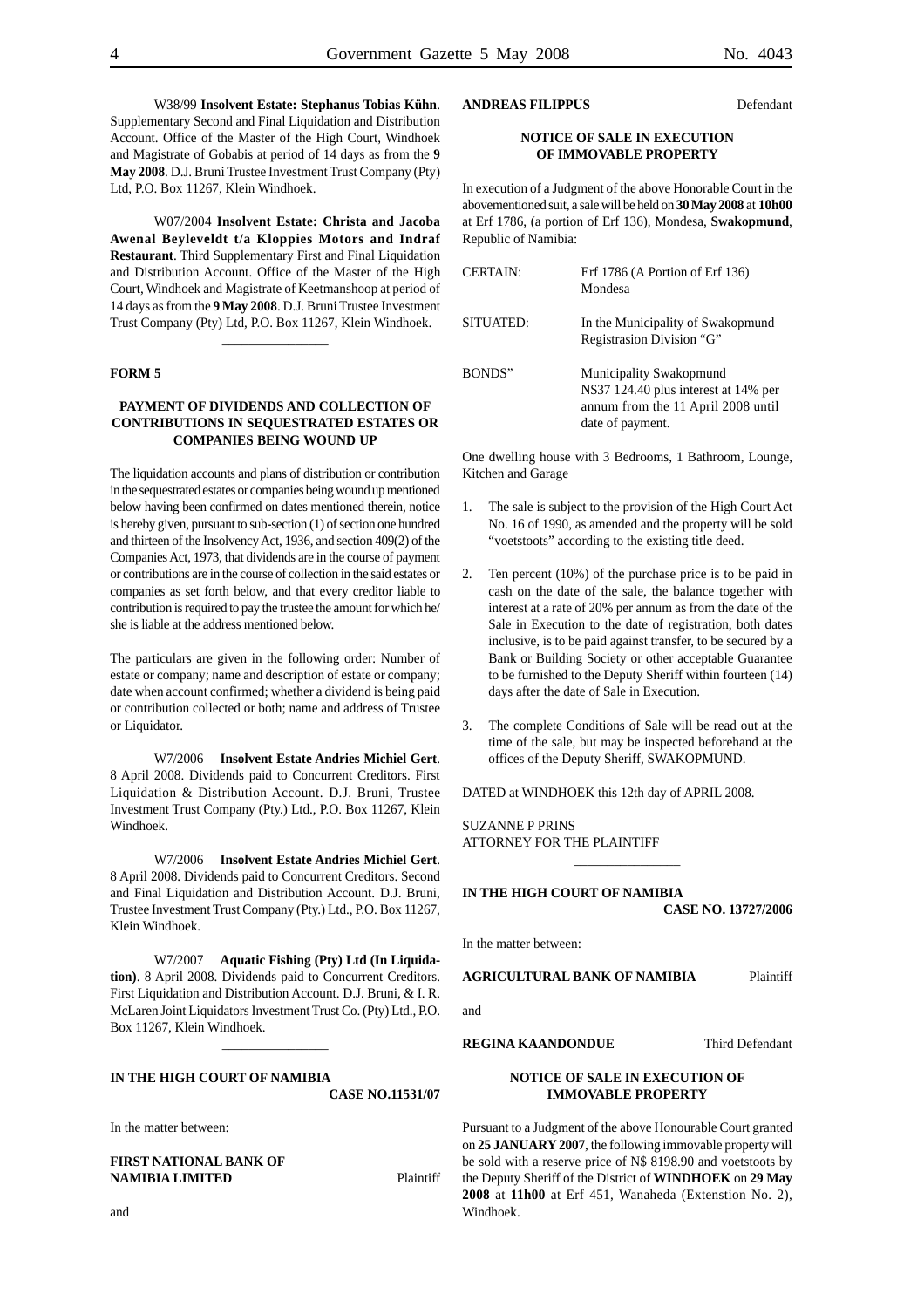| <b>CERTAIN:</b> | Erf No. 451, Wanaheda<br>Extension No. 2                     |
|-----------------|--------------------------------------------------------------|
| SITUATE:        | In the Municipality of Windhoek<br>Registration Division "K" |
| MEASURING:      | 350 (Three Five Nil) square metres                           |
| CONSISTING OF:  | 1 Dwelling: 2 Bedrooms, 1 Lounge,<br>1 Kitchen 1 Bathroom    |

The "Conditions of Sale-in-Execution" will lie for inspection at the office of the Deputy Sheriff at WINDHOEK and at the Head Office of Plaintiff at WINDHOEK and Plaintiff's Attorneys, Fisher, Quarmby & Pfeifer, at the undermentioned address.

DATED at WINDHOEK this 21st day of APRIL 2008.

G.S.McCULLOCH FISHER, QUARMBY & PFEIFER LEGAL PRACTITIONER FOR PLAINTIFF 108 SWABS BUILDING POST STREET MALL P.O. BOX37 WINDHOEK

#### **THE HIGH COURT OF NAMIBIA**

|                               | <b>CASE NO. I 2072/2007</b> |           |
|-------------------------------|-----------------------------|-----------|
| In the matter between:        |                             |           |
| STANDARD BANK NAMIBIA LIMITED |                             | Plaintiff |
| and                           |                             |           |

\_\_\_\_\_\_\_\_\_\_\_\_\_\_\_\_

**ABDEL KUFWA TWAWILWA** Defendant

#### **NOTICE OF SALE IN EXECUTION OF IMMOVABLE PROPERTY**

Pursuant to a Judgment of the above Honourable Court granted on **28 September 2007,** the following immovable property will be sold without reserve and voetstoots by the Deputy Sheriff of the District of **WALVIS BAY** on **30 May 2008** at **10h00** at Erf 1343, Kuisebmond, Walvis Bay.

| <b>CERTAIN:</b> | Erf No. 343, Kuisebmond, Walvis Bay                            |
|-----------------|----------------------------------------------------------------|
| SITUATE:        | In the Municipality of Walvis Bay<br>Registration Division "F" |
| MEASURING:      | 562 (Five Hundred and Sixty Two)<br>square metres              |
| CONSISTING OF:  | 2 Bedrooms, 1 Bathroom, Kitchen,<br>Lounge, Garage             |

The "Conditions of Sale-in-Execution" will lie for inspection at the office of the Deputy Sheriff at WALVIS BAY and at the Head Office of Plaintiff at WINDHOEK and Plaintiff's Attorneys, Fisher, Quarmby & Pfeifer, at the undermentioned address.

DATED at WINDHOEK this 4th day of APRIL 2008.

FISHER, QUARMBY & PFEIFER LEGAL PRACTITIONER FOR PLAINTIFF 108 SWABS BUILDING POST STREET MALL POBOX37 WINDHOEK

# **IN THE HIGH COURT OF NAMIBIA CASE NO. I 2700/07**

 $\overline{\phantom{a}}$ 

In the matter between:

**STANDARD BANK NAMIBIA LIMITED** Plaintiff

and

#### **ALDO PETERSEN** Defendant

#### **NOTICE OF SALE IN EXECUTION OF IMMOVABLE PROPERTY**

Pursuant to a Judgment of the above Honourable Court granted on **4 February 2008**, the following immovable property will be sold without reserve and voetstoots by the Deputy Sheriff of the District of LÜDERITZ on **3 JUNE 2008** at **12h00** in FRONT OF THE MAGISTRATE'S COURT, LÜDERITZ

| CERTAIN:       | Erf No. $733$ (A Portion of Erf $142$ ),<br>Lüderitz                                                                                                                   |
|----------------|------------------------------------------------------------------------------------------------------------------------------------------------------------------------|
| SITUATE:       | In the Municipality of Lüderitz<br>Registration Division "N"                                                                                                           |
| MEASURING:     | 659 (Six Hubndred and Fifty Nine)<br>square metres                                                                                                                     |
| CONSISTING OF: | 3 Bedrooms, 1 Study, 1 bathroom,<br>Living Room, Dining Room, Kitchen,<br>Outside Braai, Flat with Living Room,<br>Kitchen, 1 Bedroom, 1 Bathroom,<br>2 Single Garages |

The "Conditions of Sale-in-Execution" will lie for inspection at the office of the Deputy Sheriff at LÜDERITZ and at the Head Office of Plaintiff at WINDHOEK and Plaintiff's Attorneys, Fisher, Quarmby & Pfeifer, at the undermentioned address.

 $\overline{\phantom{a}}$ 

DATED at WINDHOEK this 9th day of APRIL 2008.

FISHER, QUARMBY & PFEIFER LEGAL PRACTITIONER FOR PLAINTIFF 108 SWABS BUILDING POST STREET MALL POBOX37 WINDHOEK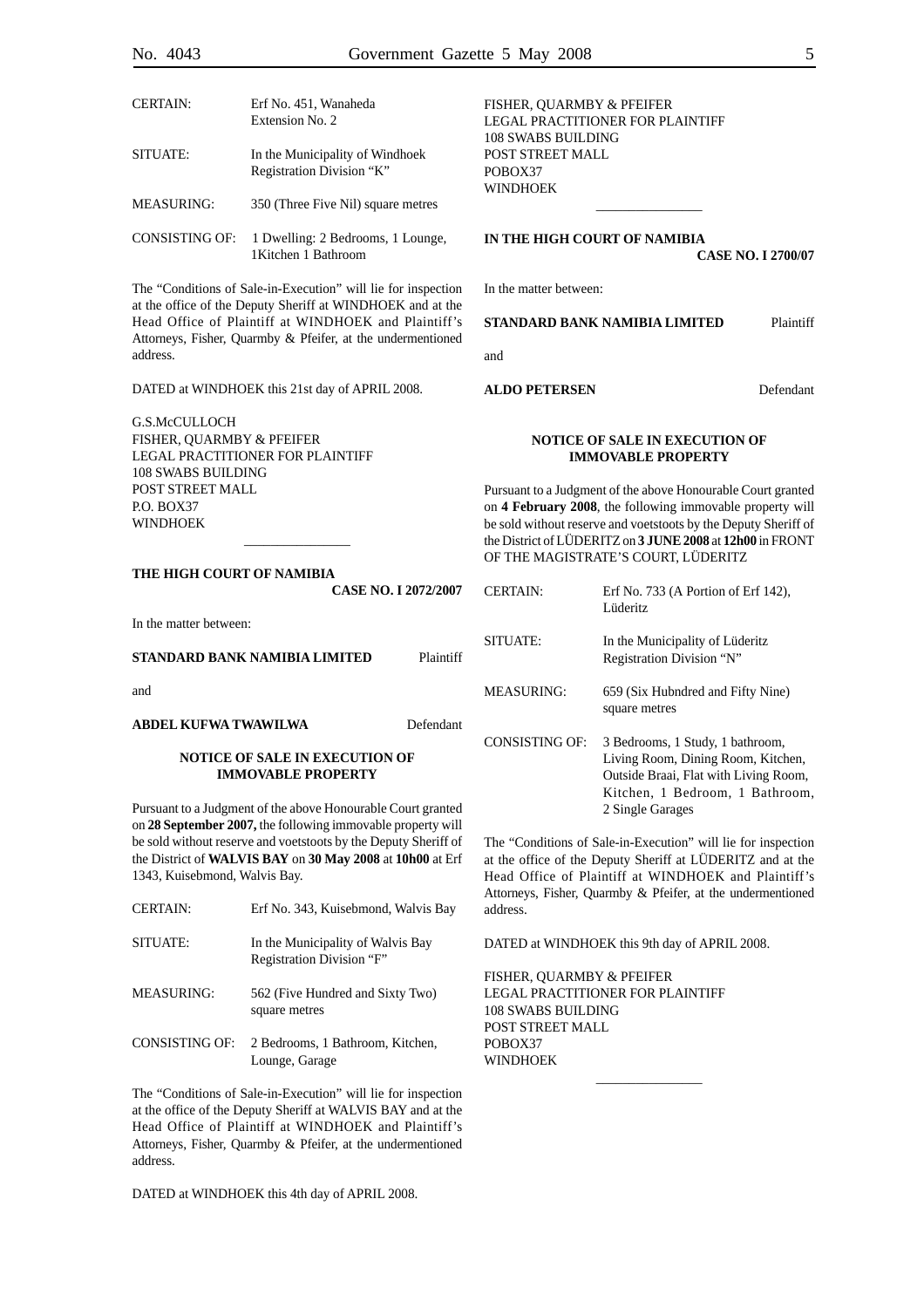# **IN THE MAGISTRATE'S COURT OF WINDHOEK**

# **HELD AT WINDHOEK CASE NO: 5292/2007**

In the matter between:

# **FIRST NATIONAL BANK OF NAMIBIA LIMITED** Plaintiff and **PETRUS SHIPIKI** First Defendant **LAHJA PENEHAFO LYAALUKENI SHIPIKI** Second Defemdant

#### **NOTICE OF SALE IN EXECUTION**

In execution of a Judgment granted by the above Honourable Court, the following property will be sold by public auction by the Messenger of Court of Windhoek on **18 June 2008**, **10h00** at Erf 343, Olympia, Windhoek, Republic of Namibia.

| <b>CERTAIN:</b>      | Erf No. 343 Olympia                                                                                                                                    |
|----------------------|--------------------------------------------------------------------------------------------------------------------------------------------------------|
| SITUATE:             | In the Municipality of Windhoek<br>Registration Division "K"                                                                                           |
| <b>MEASURING:</b>    | 1044 (one zero four four) Square Metres                                                                                                                |
| HELD BY:             | Deed of Transfer T 3628/1996                                                                                                                           |
| <b>IMPROVEMENTS:</b> | Dwelling consisting of:<br>Entrance Hall, Lounge, Family Room,<br>Dining Room, Kitchen, Pantry,<br>Bedrooms, 1 Bathroom, 1 Shower, 2 WC,<br>2 Carports |

# **CONDITIONS OF SALE:**

- 1. The Sale is subject to provisions of the Magistrate's Court Act No. 32 of 1944, as amended, and the property will be sold "voetstoots" according to the existing title deed.
- 2. The complete Conditions of Sale will be read out at the time of the sale, and may be inspected beforehand at the offices of the Plaintiff and Plaintiff's attorney at the undermentioned address, as also at the offices of the Messenger of Court, Windhoek.

DATED at WINDHOEK on the 25th day of APRIL 2008.

J.C. VAN WYK LEGAL PRACTITIONER FOR PLAINTIFF 18 LOVE STREET P.O. BOX 3273 **WINDHOEK** 

# **IN THE MAGISTRATE'S COURT OF WINDHOEK**

\_\_\_\_\_\_\_\_\_\_\_\_\_\_\_\_

**HELD AT WINDHOEK CASE NO: 3939/2003**

In the matter between:

**BONUS FINANCE NAMIBIA PTY LTD** Plaintiff

#### **BENJAMIN GEIRABEB** Defendant

#### **NOTICE OF SALE IN EXECUTION**

In execution of a Judgment granted by the above Honourable Court, the following property will be sold by public auction by the Messenger of Court of **Otjiwarongo** on **6 June 2008**, **09h00** at Erf 1367, Extension 1, Orwetoveni, Otjiwarongo, Republicof Namibia.

| <b>CERTAIN:</b>   | Erf No. 1367 Orwetoveni, Extension No.1                         |
|-------------------|-----------------------------------------------------------------|
| SITUATE:          | In the Municipality of Otjowarongo<br>Registration Division "D" |
| <b>MEASURING:</b> | 373 (three seven three) Square Metres                           |
|                   | <b>IMPROVEMENTS:</b> Single storey dwelling consisting of:      |

Kitchen, Lounge, 3 Bedrooms, 1 Bathroom with WC

# **CONDITIONS OF SALE:**

- 1. The Sale is subject to provisions of the Magistrate's Court Act No. 32 of 1944, as amended, and the property will be sold "voetstoots" according to the existing title deed with a reserve price of N\$ 130 000.00.
- 2. The complete Conditions of Sale will be read out at the time of the sale, and may be inspected beforehand at the offices of the Plaintiff and Plaintiff's attorney at the undermentioned address, as also at the offices of the Messenger of Court, Otjiwarongo.

DATED at WINDHOEK on the 25th day of APRIL 2008.

J C VAN WYK LEGAL PRACTITIONER FOR PLAINTIFF 18 LOVE STREET P.O. BOX 3273 WINDHOEK \_\_\_\_\_\_\_\_\_\_\_\_\_\_\_\_

# **IN THE HIGH COURT OF NAMIBIA CASE NO. (P) I 136/2007**

In the matter between:

#### **FIRST NATIONAL BANK OF NAMIBIA LIMITED** Plaintiff

and

**GERSON NGAUNDUE TJONDU** First Defendant **UAURUA ANNELIENE TJONDU** Second Defendent

# **NOTICE OF SALE IN EXECUTION**

IN THE EXECUTION of Judgment granted by the High Court of Namibia signed by the Registrar of the High Court of Namibia on **23 November 2007** , the following immovable properties will be sold on **30 May 2008** at **10h00** at the following erf:

and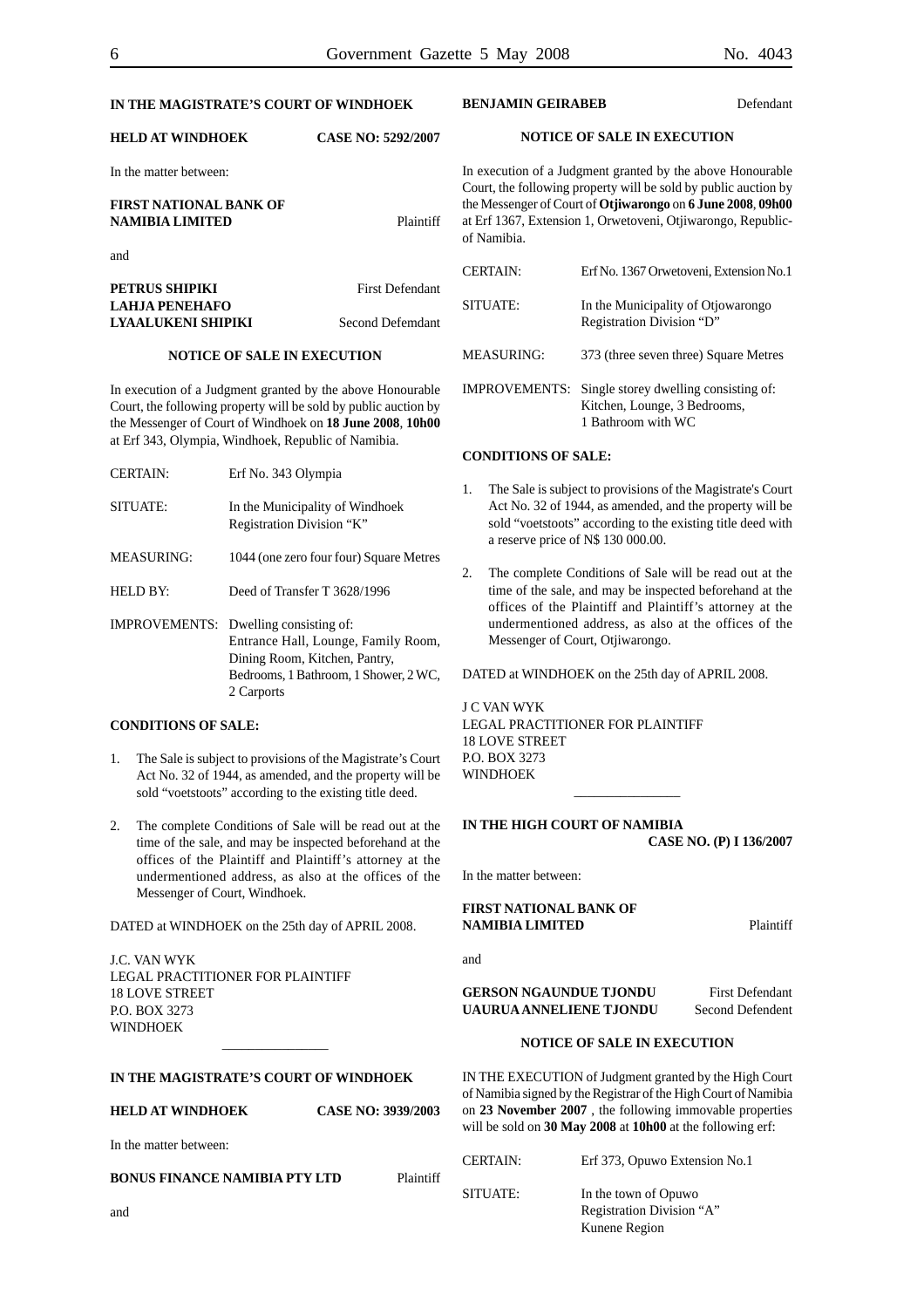MEASURING: 423 square metres

HELD BY: Deed of Transfer No. T 4396/2004

THE PROPERTIES CONSIST OF: 3 bedrooms, sitting room, 2 toilets, entrance, kitchen, I garage

#### **CONDITIONS OF SALE:**

The Sale takes place subject to the Conditions of Sale, which can be inspected at the offices of the Deputy Sheriff, OPUWO.

DATED at WINDHOEK on 9 APRIL 2008.

B.J. VAN DER MERWE VAN DER ERWE-GREEFF INC. PLAINTIFF'S LEGAL PRACTITIONERS P.O. BOX 2356 20 BISMARCK STREET **WINDHOEK** 

DATED at WINDHOEK on 23 APRIL 2008.

B.J. VAN DER MERWE VAN DER ME WE-GREEFF INC. PLAINTIFF'S LEGAL PRACTITIONERS P.O. BOX 2356 20 BISMARCK STREET WINDHOEK

#### **IN THE MAGISTRATE'S COURT FOR THE DISTRICT OF WINDHOEK**

 $\overline{\phantom{a}}$ 

# **HELD AT WINDHOEK CASE NO: 6718/2007**

In the matter between:

#### **NATIONAL HOUSING ENTERPRISE** Plaintiff

and

#### **ALFONSO MATHUPI** Defendant

#### **IN THE HIGH COURT OF NAMIBIA CASE NO: (P) 1 528/2007**

\_\_\_\_\_\_\_\_\_\_\_\_\_\_\_\_

In the matter between:

**FIRST NATIONAL BANK OF NAMIBIA LIMITED** Plaintiff

and

#### **PATRICK SAMPAYA MUSHABATI** First Defendant **ROCHESTER MAMUBI Second Defendant**

# **NOTICE OF SALE IN EXECUTION**

IN THE EXECUTION of Judgment granted by the High Court of Namibia signed by the Registrar of the High Court of Namibia on **4 June 2007** , the following immovable property will be sold on **30 May 2008** at **12h00** at the following erf:

| <b>CERTAIN:</b>   | Erf 574, Okahandja Extension 3                                                       |
|-------------------|--------------------------------------------------------------------------------------|
| SITUATE:          | In the Municipality of Okahandja<br>Registration Division "J"<br>Otjozondjupa Region |
| <b>MEASURING:</b> | 1,120 square metres                                                                  |
| <b>HELD BY:</b>   | Deed of Transfer No. T 7664/2005                                                     |
|                   |                                                                                      |

SUBJECT: To the conditions therein contained.

THE PROPERTIES CONSIST OF : 1 lounge; 1 diningroom; 1 kitchen; 3 bedrooms B.LC; 1˚ bathroom; I toilet; 1 washing room; 1 verandah; 1 bachelor flat consisting of 1 bedroom, kitchen and bathroom; 1 outside toilet; 1 lapa with braai and swimming pool; 1 double garage; whole yard built-out with interlocks.

#### **CONDITIONS OF SALE:**

The Sale takes place subject to the Conditions of Sale, which can be inspected at the offices of the Deputy Sheriff, OKAHANDJA.

IN EXECUTION of a Judgment granted by the above Honourable Court against the Execution Debtor the following Property will be sold by Public Auction on **11 JUNE 2008** by the MESSENGER OF THE COURT for the district of **WINDHOEK** in front of the Magistrate's office in MUN-GUNDA STREET, in KATUTURA, WINDHOEK AT **10h00.**

**NOTICE OF SALE IN EXECUTION**

| <b>CERTAIN:</b> | Erf 3846 Township:<br>Khomasdal Portion of Erf 1301<br>Extension No. |  |  |  |  |
|-----------------|----------------------------------------------------------------------|--|--|--|--|
| ٠<br>SITUATE:   | In the Municipality of Windhoek                                      |  |  |  |  |
| MEASURING:      | 303 Square Metres                                                    |  |  |  |  |

With all fixed improvements thereon consisting of

# **ONE TWO BEDROOMED DWELLING HOUSE**

although no guarantee is given is this regard.

# **CONDITIONS OF SALE:**

- 1. The Sale is subject to the provisions of the Magistrate's Court Act No. 32 of 1944, as amended .
- 2. The Property will be sold "voetstoots" according to the exciding title deed.
- 3. One-tenth of the Purchase Price will be payable immediately after the sale in cash, the balance together with interest thereon at 20% per annum against transfer to be secured by a Bank or Building Society guarantee, and which transfer shall be given without delay.
- 4. The following fixed improvements are on the property, although no warranty is given in this regard:

#### **ONE TWO BEDROOMED DWELLING HOUSE**

5. The complete Conditions of Sale will be read out at the time of the Sale and may be inspected at the offices of the MESSENGER OF THE COURT, WINDHOEK.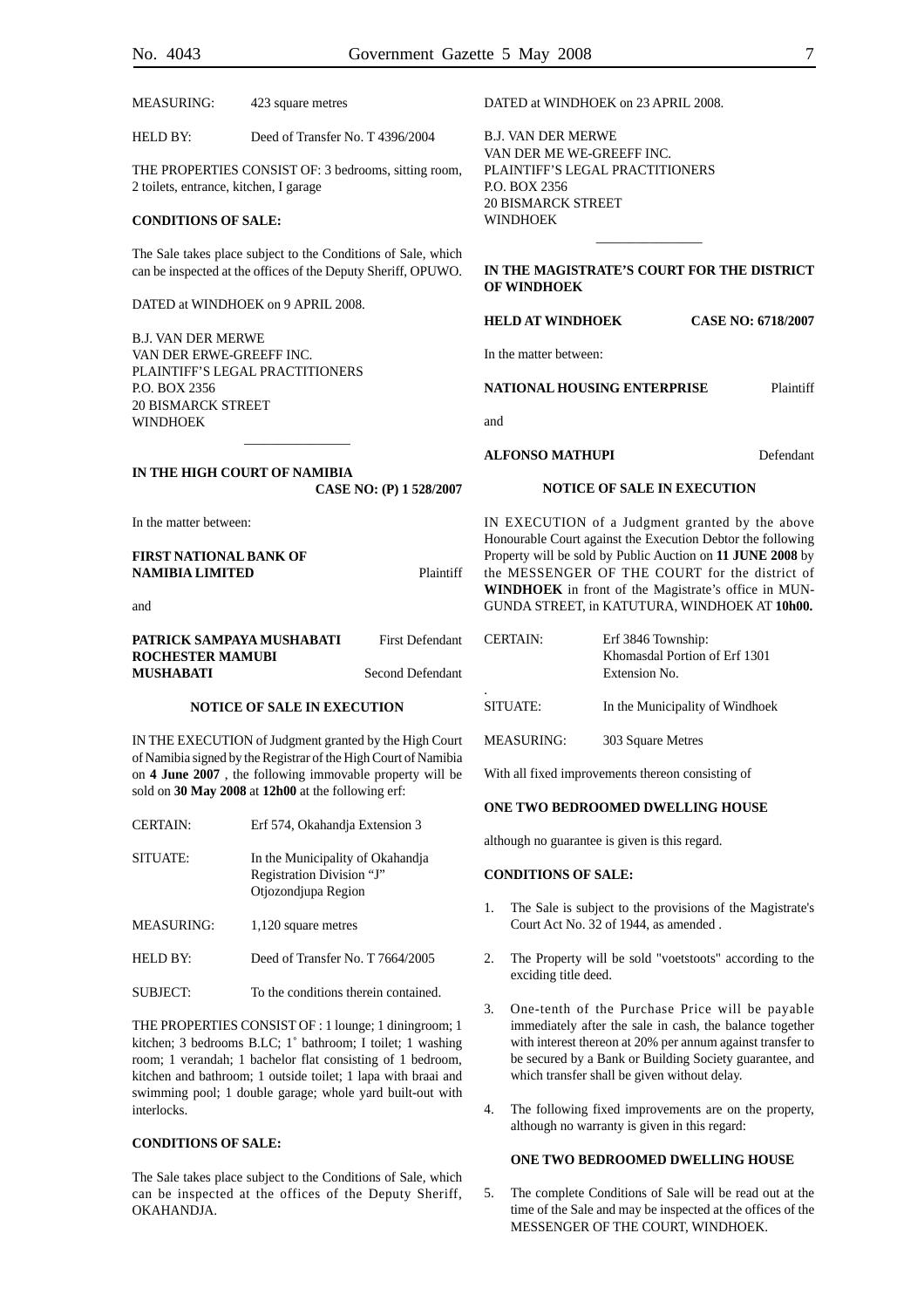| R. OLIVIER & CO.<br><b>ATTORNEY FOR PLAINTIFF</b><br><b>122 ROBERT MUGABE AVENUE</b>                                                                                                                                                                                                                                                                                                                                                                                                   |                                                                                 |                                                                                                                                                                                                                                                                                      | IN THE MAGISTRATE'S COURT FOR THE DISTRICT<br><b>OF WINDHOEK</b>                                                                                                                                                               |                                                                                                    |                                                                                                                                                                                                                                      |  |                  |                        |  |
|----------------------------------------------------------------------------------------------------------------------------------------------------------------------------------------------------------------------------------------------------------------------------------------------------------------------------------------------------------------------------------------------------------------------------------------------------------------------------------------|---------------------------------------------------------------------------------|--------------------------------------------------------------------------------------------------------------------------------------------------------------------------------------------------------------------------------------------------------------------------------------|--------------------------------------------------------------------------------------------------------------------------------------------------------------------------------------------------------------------------------|----------------------------------------------------------------------------------------------------|--------------------------------------------------------------------------------------------------------------------------------------------------------------------------------------------------------------------------------------|--|------------------|------------------------|--|
| <b>WINDHOEK</b>                                                                                                                                                                                                                                                                                                                                                                                                                                                                        |                                                                                 |                                                                                                                                                                                                                                                                                      |                                                                                                                                                                                                                                |                                                                                                    | <b>HELD AT WINDHOEK</b><br><b>CASE NO: 7312/2007</b>                                                                                                                                                                                 |  |                  |                        |  |
| IN THE MAGISTRATE'S COURT FOR THE DISTRICT<br>OF WINDHOEK                                                                                                                                                                                                                                                                                                                                                                                                                              |                                                                                 |                                                                                                                                                                                                                                                                                      |                                                                                                                                                                                                                                | In the matter between:                                                                             |                                                                                                                                                                                                                                      |  |                  |                        |  |
|                                                                                                                                                                                                                                                                                                                                                                                                                                                                                        |                                                                                 |                                                                                                                                                                                                                                                                                      | <b>NATIONAL HOUSING ENTERPRISE</b><br><b>RPlaintiff</b>                                                                                                                                                                        |                                                                                                    |                                                                                                                                                                                                                                      |  |                  |                        |  |
| <b>HELD AT WINDHOEK</b><br><b>CASE NO: 5407/2003</b>                                                                                                                                                                                                                                                                                                                                                                                                                                   |                                                                                 |                                                                                                                                                                                                                                                                                      |                                                                                                                                                                                                                                | and                                                                                                |                                                                                                                                                                                                                                      |  |                  |                        |  |
|                                                                                                                                                                                                                                                                                                                                                                                                                                                                                        | In the matter between:                                                          |                                                                                                                                                                                                                                                                                      |                                                                                                                                                                                                                                |                                                                                                    | <b>KITSON JACOBS</b>                                                                                                                                                                                                                 |  |                  | <b>First Defendant</b> |  |
| Plaintiff<br>NATIONAL HOUSING ENTERPRISE                                                                                                                                                                                                                                                                                                                                                                                                                                               |                                                                                 |                                                                                                                                                                                                                                                                                      |                                                                                                                                                                                                                                | <b>MARIA ELIZABETH JACOBS</b>                                                                      |                                                                                                                                                                                                                                      |  | Second Defendant |                        |  |
| and                                                                                                                                                                                                                                                                                                                                                                                                                                                                                    |                                                                                 |                                                                                                                                                                                                                                                                                      |                                                                                                                                                                                                                                | <b>NOTICE OF SALE IN EXECUTION</b>                                                                 |                                                                                                                                                                                                                                      |  |                  |                        |  |
| Defendant<br>ANDREAS N & FELISIA N JOHANNES                                                                                                                                                                                                                                                                                                                                                                                                                                            |                                                                                 |                                                                                                                                                                                                                                                                                      | IN EXECUTION of a Judgment granted by the above<br>Honourable Court against the Execution Debtor the following<br>Property will be sold by Public Auction on 11 JUNE 2008 by<br>the MESSENGER OF THE COURT for the district of |                                                                                                    |                                                                                                                                                                                                                                      |  |                  |                        |  |
| <b>NOTICE OF SALE IN EXECUTION</b><br>IN EXECUTION of a Judgment granted by the above<br>Honourable Court against the Execution Debtor the following<br>Property will be sold by Public Auction on 11 JUNE 2008 by<br>the MESSENGER OF THE COURT for the district of<br>WINDHOEK in front of the Magistrate's office in MUN-<br>GUNDA STREET, in KATUTURA, WINDHOEK AT10h00.<br><b>CERTAIN:</b><br>Erf 172 Township Goreangab Extension<br>In the Municipality of Windhoek<br>SITUATE: |                                                                                 |                                                                                                                                                                                                                                                                                      | <b>CERTAIN:</b><br>SITUATE:<br><b>MEASURING:</b>                                                                                                                                                                               | 300 Square Metres<br>With all fixed improvements thereon consisting of                             | WINDHOEK in front of the Magistrate's office in MUN-<br>GUNDA STREET, in KATUTURA, WINDHOEK AT10h00.<br>Erf 3937 Township Otjomuise<br>Portion of ERF:1000 Extention 1<br>In the Municipality of Windhoek                            |  |                  |                        |  |
| <b>MEASURING:</b><br>270 Square Metres                                                                                                                                                                                                                                                                                                                                                                                                                                                 |                                                                                 |                                                                                                                                                                                                                                                                                      |                                                                                                                                                                                                                                | ONE TWO BEDROOMED DWELLING HOUSE                                                                   |                                                                                                                                                                                                                                      |  |                  |                        |  |
| With all fixed improvements thereon consisting of                                                                                                                                                                                                                                                                                                                                                                                                                                      |                                                                                 |                                                                                                                                                                                                                                                                                      |                                                                                                                                                                                                                                | although no guarantee is given is this regard.                                                     |                                                                                                                                                                                                                                      |  |                  |                        |  |
| ONE THREE BEDROOMED DWELLING HOUSE                                                                                                                                                                                                                                                                                                                                                                                                                                                     |                                                                                 |                                                                                                                                                                                                                                                                                      |                                                                                                                                                                                                                                | <b>CONDITIONS OF SALE:</b>                                                                         |                                                                                                                                                                                                                                      |  |                  |                        |  |
| although no guarantee is given is this regard.<br><b>CONDITIONS OF SALE:</b>                                                                                                                                                                                                                                                                                                                                                                                                           |                                                                                 |                                                                                                                                                                                                                                                                                      | 1.                                                                                                                                                                                                                             | The Sale is subject to the provisions of the Magistrate's<br>Court Act No. 32 of 1944, as amended. |                                                                                                                                                                                                                                      |  |                  |                        |  |
| 1.<br>The Sale is subject to the provisions of the Magistrate's<br>Court Act No. 32 of 1944, as amended.                                                                                                                                                                                                                                                                                                                                                                               |                                                                                 |                                                                                                                                                                                                                                                                                      | 2.                                                                                                                                                                                                                             | The Property will be sold "voetstoots" according to the<br>exciding title deed.                    |                                                                                                                                                                                                                                      |  |                  |                        |  |
| 2.                                                                                                                                                                                                                                                                                                                                                                                                                                                                                     | The Property will be sold "voetstoots" according to the<br>exciding title deed. |                                                                                                                                                                                                                                                                                      |                                                                                                                                                                                                                                | 3.                                                                                                 | One-tenth of the Purchase Price will be payable<br>immediately after the sale in cash, the balance together<br>with interest thereon at 20% per annum against transfer to<br>be secured by a Bank or Building Society guarantee, and |  |                  |                        |  |
| 3.                                                                                                                                                                                                                                                                                                                                                                                                                                                                                     |                                                                                 | One-tenth of the Purchase Price will be payable<br>immediately after the sale in cash, the balance together<br>with interest thereon at 20% per annum against transfer to<br>be secured by a Bank or Building Society guarantee, and<br>which transfer shall be given without delay. |                                                                                                                                                                                                                                | 4.                                                                                                 | which transfer shall be given without delay.<br>The following fixed improvements are on the property,<br>although no warranty is given in this regard:                                                                               |  |                  |                        |  |

4. The following fixed improvements are on the property, although no warranty is given in this regard:

#### **ONE THREE BEDROOMED DWELLING HOUSE**

5. The complete Conditions of Sale will be read out at the time of the Sale and may be inspected at the offices of the MESSENGER OF THE COURT, WINDHOEK.

\_\_\_\_\_\_\_\_\_\_\_\_\_\_\_\_

R. OLIVIER & CO. ATTORNEY FOR PLAINTIFF 122 ROBERT MUGABE AVENUE WINDHOEK

# **ONE TWO BEDROOMED DWELLING HOUSE**

5. The complete Conditions of Sale will be read out at the time of the Sale and may be inspected at the offices of the MESSENGER OF THE COURT, WINDHOEK.

\_\_\_\_\_\_\_\_\_\_\_\_\_\_\_\_

R. OLIVIER & CO. ATTORNEY FOR PLAINTIFF 122 ROBERT MUGABE AVENUE WINDHOEK